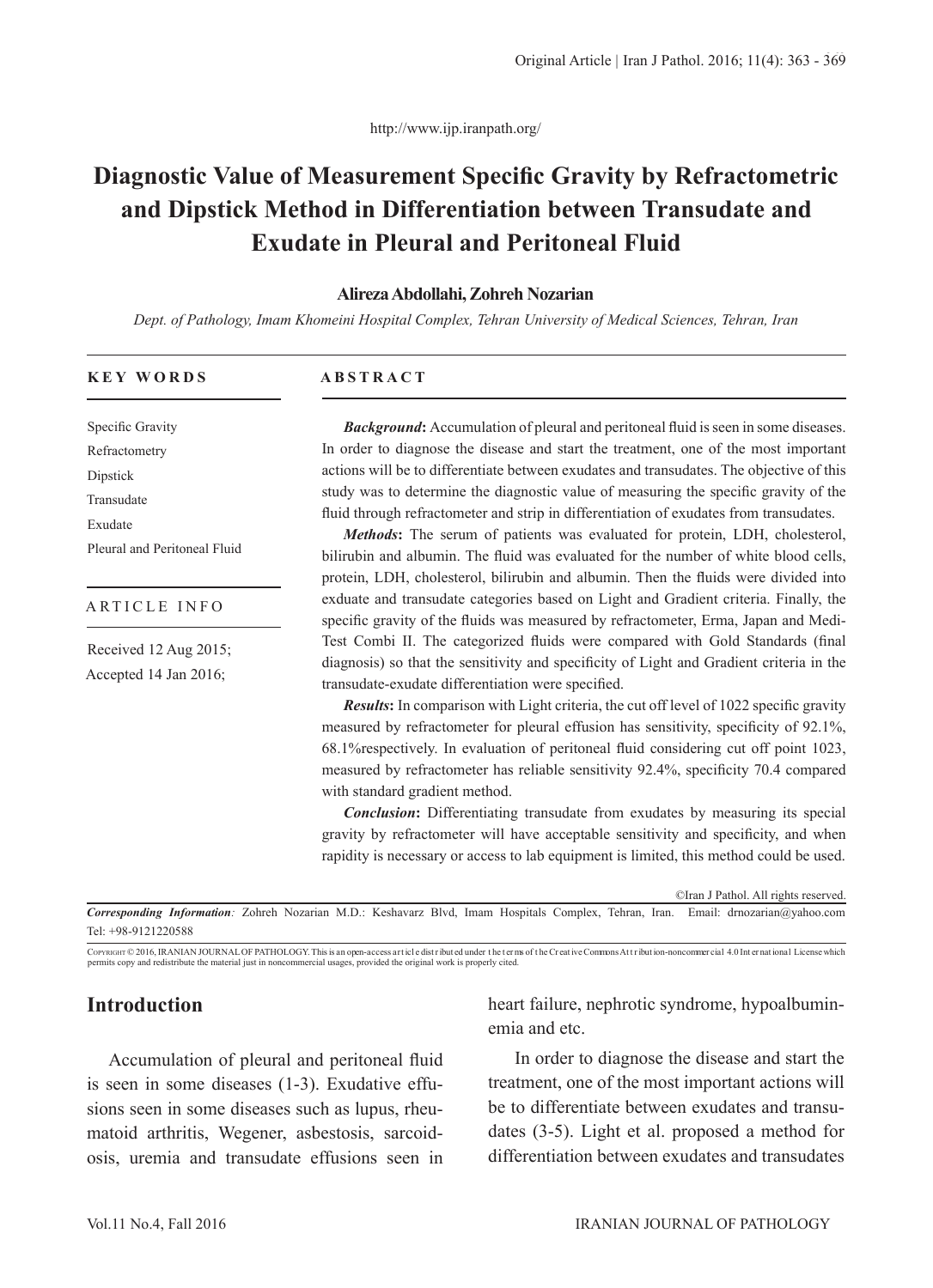#### 364 **Transudate and Exudate in Pleural, peritoneal Fluid**

in 1972 accepted so far (4-11). The sensitivity and specificity of this criterion is respectively 99 and 98 percent (6). In Light's criteria, the ratio of protein to serum in the fluid is below 0.5, the pleural fluid's cholesterol is less than 60 mg/dl and the ratio of cholesterol to serum is below 0.3 in favor of tansudativity, while the ratio of protein to serum is above 0.5, the pleural fluid's cholesterol is above 60 mg/dl and the ratio of cholesterol to serum is above 0.3 in favor of exudativity (7-12).

As far as the peritoneal fluid is concerned, the gradient of albumin level of serum to fluid is above 1.1 in favor of transudativity and less than 1.1 in favor of exudativity (12-18). Measurement and calculation of these analytes require time and equipment which may not be accessible everywhere and treatment may be delayed and consequently mortality and morbidity will increase. Measurement of the fluid's specific gravity has been proposed for differentiating exudates from transudates, but due to differences of opinion, this method is rarely applied (18-21). This method is also less costly than other methods.

The objective of this study was to determine the sensitivity and specificity of measuring the specific gravity of the fluid through refractometer in differentiation of exudates from transudates and comparing it with the specific gravity measured by Medi-Test Combi II.

# **Materials and Methods**

This prospective and cross-sectional study was conducted at Imam Teaching Hospital, Tehran University of Medical Sciences, Tehran, Iran within 2013-2014. This Hospital is an education, research and healthcare center affiliated with Tehran University of Medical Sciences. All pleural and peritoneal fluids delivered from different wards were included in the study. The coagulated fluids lacked blood samples excluded. The blood samples with fluid were centrifuged for 15 min at 3000 g speed and the serum obtained from this process was evaluated in terms of amount of protein, LDH, cholesterol, bilirubin and albumin. The fluid was also evaluated after macroscopic studies (for the presence or absence of clots, color, transparency and volume) in terms of the number of white blood cells, protein, LDH, cholesterol, bilirubin and albumin.

The analytes were evaluated by BT-3500, Italy auto-analyzer and with biosystem, Spain kits. The quantitative measurement of protein was done with Biuret photometric method, the LDH with DGKC photometric method, bilirubin with DCA photometric method, albumin with Bromocresd green photometric method and cholesterol with CHOD-PAP photometric method.

After the amount of analytes was known, the fluids were divided into exudate and transudate categories based on Light and Gradient criteria. Then the specific gravity of the fluids was measured by refractometer, Erma, Japan and Medi-Test Combi II.

The categorized fluids were compared with Gold Standards (final diagnosis) so that the sensitivity and specificity of Light and Gradient criteria in the transudate-exudate differentiation were specified. Then, the sensitivity and specificity of measurement of specific gravity of fluids was done with two methods – refractometer so that the strip in the exudate-transudate differentiation was determined and compared with the Light's criteria and albumin Gradient concentration.

The Ethics Committee of Tehran University of Medical Sciences approved the study protocol according to the declaration of Helsinki. All participants were given information regarding their consents before entering the study. Our gathered data were confidential and no extra cost was constrained on our participants.

### **Statistical analysis**

The usefulness of each biochemical parameter and other calculations for identifying exu-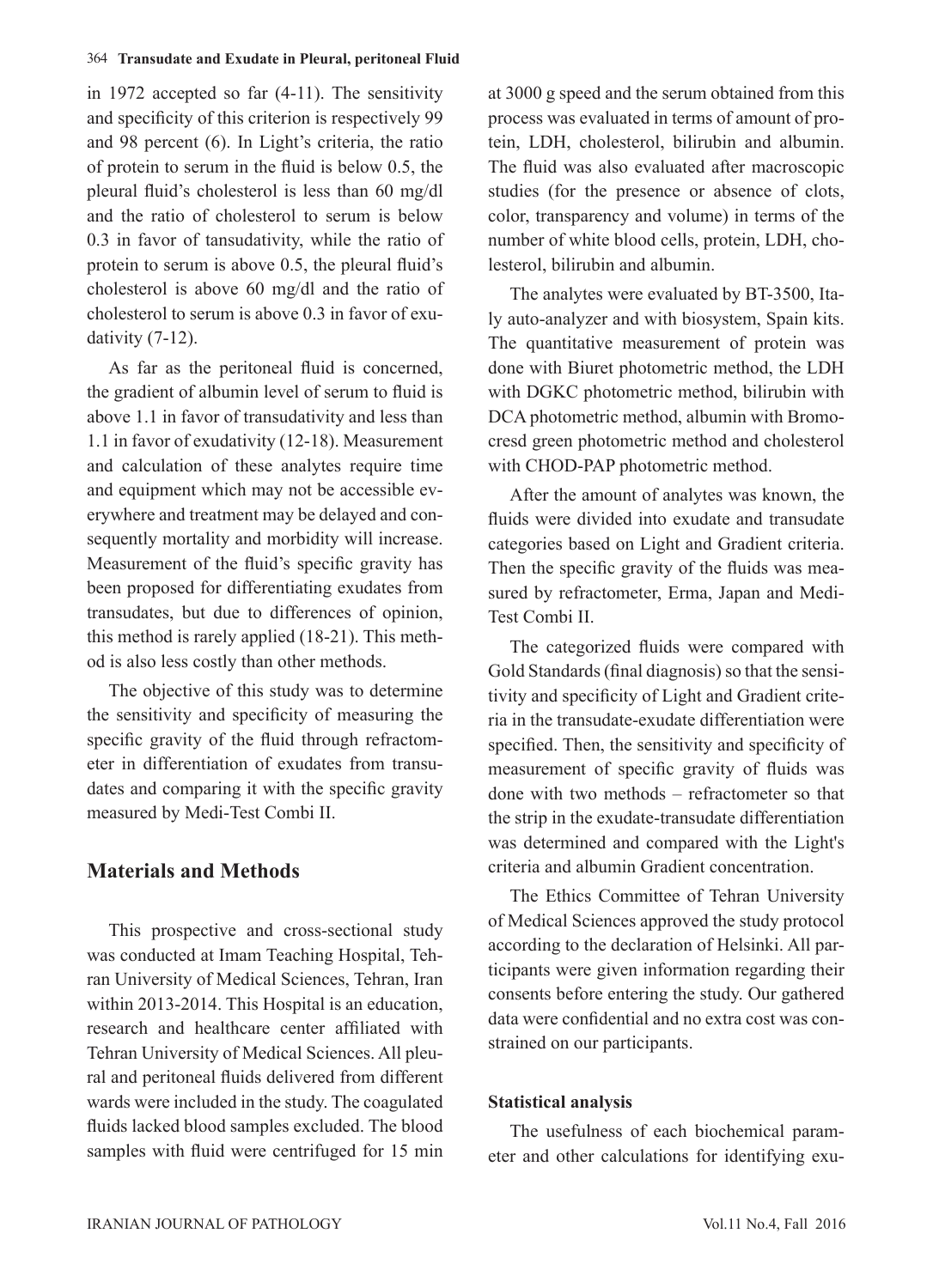dates was evaluated using Bayesian methods to measure the following: sensitivity, TP/ (TP+FN); specificity TN/ (TN+FP); accuracy (TP+TN)/ (TP+TN+FP+FN); Positive predictive value, TP/ TP+FP; Negative predictive value, TN/TN+FN where TP is the number of true positive diagnoses, FP; the number of false positive diagnoses, TN; the number of true negative diagnoses, and FN; the number of false negative diagnoses. These indices were compared using mcnemar's exact test for correlated proportions.

Descriptive indices such as frequency, percentage, mean and standard deviation (SD) were used to express data. All analyses were done using SPSS software version 13.0 (SPSS Inc, Chicago, IL). Significance level was defined as *P<*0.05.

# **Results**

Out of total 268 fluids delivered, 125 were pleural and 143 were peritoneal. Of the 125 pleu-

#### 365 Abdollahi and Nozarian

ral fluids, based on Light criteria, 61 cases (49 men and 12 women) were exudates and 64 (40 men and 24 women) were transudates. Of the 143 peritoneal fluids, based on albumin gradient measurement, 65 cases (51 men and 14 women) were exudates and 78 (48 men and 30 women) were transudates (Table1).

Tables 2 and 3 respectively show the causes of exudation and transudation like malignancies, congestive heart failure, empyema etc., in pleural and peritoneal fluids. Tables 4 and 5 respectively show the sensitivity, specificity, PPV and NPV, measured by refractometer and medi-test, combi II in pleural fluids at different cut-off points.

Tables 6 and 7 show respectively the sensitivity and specificity, PPV, NPV, measured by refractometer and medi-test, combi II in peritoneal fluids at different cut-offs.

Sensitivity, specificity, PPV, NPV, measurement of specific gravity by refractometer in the exudative, transudative differentiation of pleural and peritoneal fluids is much better than the me-

#### **Table 1**

Characteristics of body fluids

| Total: 268 Fluids            |              |                             |               |  |
|------------------------------|--------------|-----------------------------|---------------|--|
| Peritoneal Fluid 143 (53.3%) |              | Pleural Fluid $125(46.6\%)$ |               |  |
| Transudative                 | Exudative    | Transudative                | Exudative     |  |
| 78 (54.5%)                   | $65(45.4\%)$ | 64 (51.2%)                  | $61 (48.8\%)$ |  |

#### **Table 2**

Cause of transudative and exudative pleural effusions

| Cause                    | Exudative $(\% )$        | Transudative $(\% )$     | Total $(\% )$  |
|--------------------------|--------------------------|--------------------------|----------------|
| Malignancies             | 41(67.2)                 | $\overline{\phantom{0}}$ | 41(32.8)       |
| Congestive heart failure | $\overline{\phantom{0}}$ | 36(56.2)                 | 36(28.8)       |
| Empyema                  | 5(8.1)                   | $\overline{\phantom{a}}$ | 5(4)           |
| Tuberclosis              | 4(6.5)                   | $\overline{\phantom{a}}$ | 4(3.2)         |
| Pulmonary embolism       | 2(2.9)                   | 3(4.6)                   | 5(4)           |
| End stage renal disease  | -                        | 6(9.3)                   | 6(4.8)         |
| Pnemonia                 | 9(14.7)                  | $\overline{\phantom{a}}$ | 9(7.2)         |
| Nephrotic syndrome       | -                        | 4(6.2)                   | 4(3.2)         |
| Lupus erythematous       |                          | 2(3.1)                   | 2(1.6)         |
| Unknown                  | 8(13.1)                  | 10(15.6)                 | 18(14.4)       |
| Hepatic cirrhosis        | 3(2.4)                   | 3(4.6)                   | $\overline{a}$ |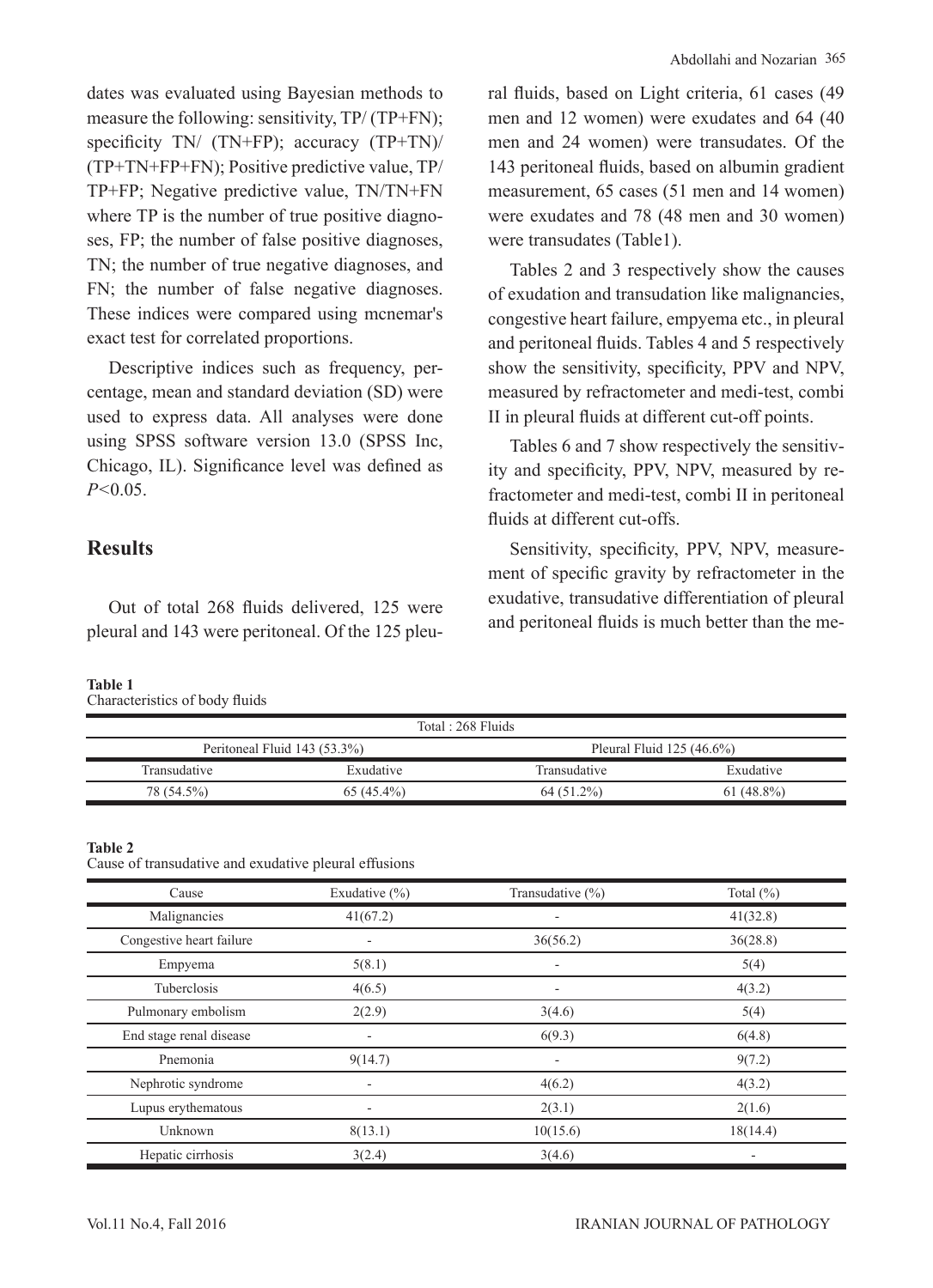### 366 **Transudate and Exudate in Pleural, peritoneal Fluid**

#### **Table 3**

Cause of transudative and exudative peritoneal fluids

| Cause                             | Exudative $(\% )$        | Transudative $(\% )$     | Total $(\%)$ |
|-----------------------------------|--------------------------|--------------------------|--------------|
| Cirrhosis                         | $\overline{\phantom{a}}$ | 50(64.1)                 | 50(34.9)     |
| Heart failure                     | -                        | 9(11.5)                  | 9(6.2)       |
| Constrictive pericarditis         | -                        | 2(2.5)                   | 2(1.3)       |
| Nephrotic syndrome                | -                        | 5(6.4)                   | 5(3.4)       |
| Kwashiorkor                       | -                        | 1(1.2)                   | 1(0/6)       |
| Malignancies                      | 49(75.3)                 |                          | 49(34.2)     |
| Tuberclosis                       | 3(4.6)                   |                          | 3(2)         |
| Spontaneous bacterial peritonitis | 4(6.1)                   | $\overline{a}$           | 4(2.7)       |
| Pancreatitis                      | 2(3)                     | $\overline{\phantom{a}}$ | 2(1.3)       |
| Unknown                           | 7(10.7)                  | 11(14.1)                 | 18(12.5)     |

#### **Table 4**

Sensitivity, Specificity, Positive and Negative predictive values at different specific gravity cut-off values measured by refractometer (pleural fluid)

| $NPV$ $(\% )$ | PPV $(\% )$ | Specificity $(\%)$ | Sensitivity $(\% )$ | Specific gravity |
|---------------|-------------|--------------------|---------------------|------------------|
| 81.3          | 82.1        | 37.3               | 96.1                | 1018             |
| 79.1          | 83.8        | 38.9               | 95.3                | 1019             |
| 78.9          | 84.6        | 43.1               | 94.1                | 1020             |
| 78.9          | 86.3        | 57.3               | 93.8                | 1021             |
| 78.3          | 88.1        | 68.1               | 92.1                | 1022             |
| 76.6          | 89.2        | 69.4               | 92                  | 1023             |
| 75.1          | 90.8        | 76.1               | 91.1                | 1024             |
| 74.2          | 91          | 83.3               | 89.8                | 1025             |
| 73.3          | 91.9        | 91.2               | 88.6                | 1026             |

#### **Table 5**

Sensitivity, Specificity, Positive and Negative predictive values at different specific gravity cut-off values measured by meditest, combi II (pleural fluid)

| $NPV$ $(\% )$ | PPV $(\% )$ | Specificity $(\% )$ | Sensitivity $(\% )$ | Specific gravity |
|---------------|-------------|---------------------|---------------------|------------------|
| 71.3          | 75.1        | 41.3                | 88                  | 1020             |
| 70.4          | 76.8        | 49.2                | 87.6                | 1021             |
| 69.9          | 77.3        | 58.4                | 87.3                | 1022             |
| 69.1          | 78.2        | 65.1                | 86.3                | 1023             |
| 68.2          | 79.3        | 66.3                | 84.6                | 1024             |
| 67.3          | 79.6        | 66.8                | 83.8                | 1025             |
| 66.4          | 78.1        | 67.2                | 82.9                | 1026             |

#### **Table 6**

Sensitivity, Specificity, Positive and Negative predictive values at different specific gravity cut-off values measured by refractometer (peritoneal fluid)

| $NPV$ $(\% )$ | PPV $(\% )$ | Specificity $(\% )$ | Sensitivity $(\% )$ | Specific gravity |
|---------------|-------------|---------------------|---------------------|------------------|
| 77.2          | 78.6        | 47.1                | 94.6                | 1020             |
| 77.9          | 82.3        | 59.3                | 93.3                | 1021             |
| 78.1          | 89.1        | 63.1                | 92.5                | 1022             |
| 78.5          | 85.2        | 70.4                | 92.4                | 1023             |
| 77.1          | 89.8        | 74.1                | 90.1                | 1024             |
| 76.2          | 90.6        | 80.3                | 89.1                | 1025             |
| 75.1          | 91.3        | 84.2                | 88.4                | 1026             |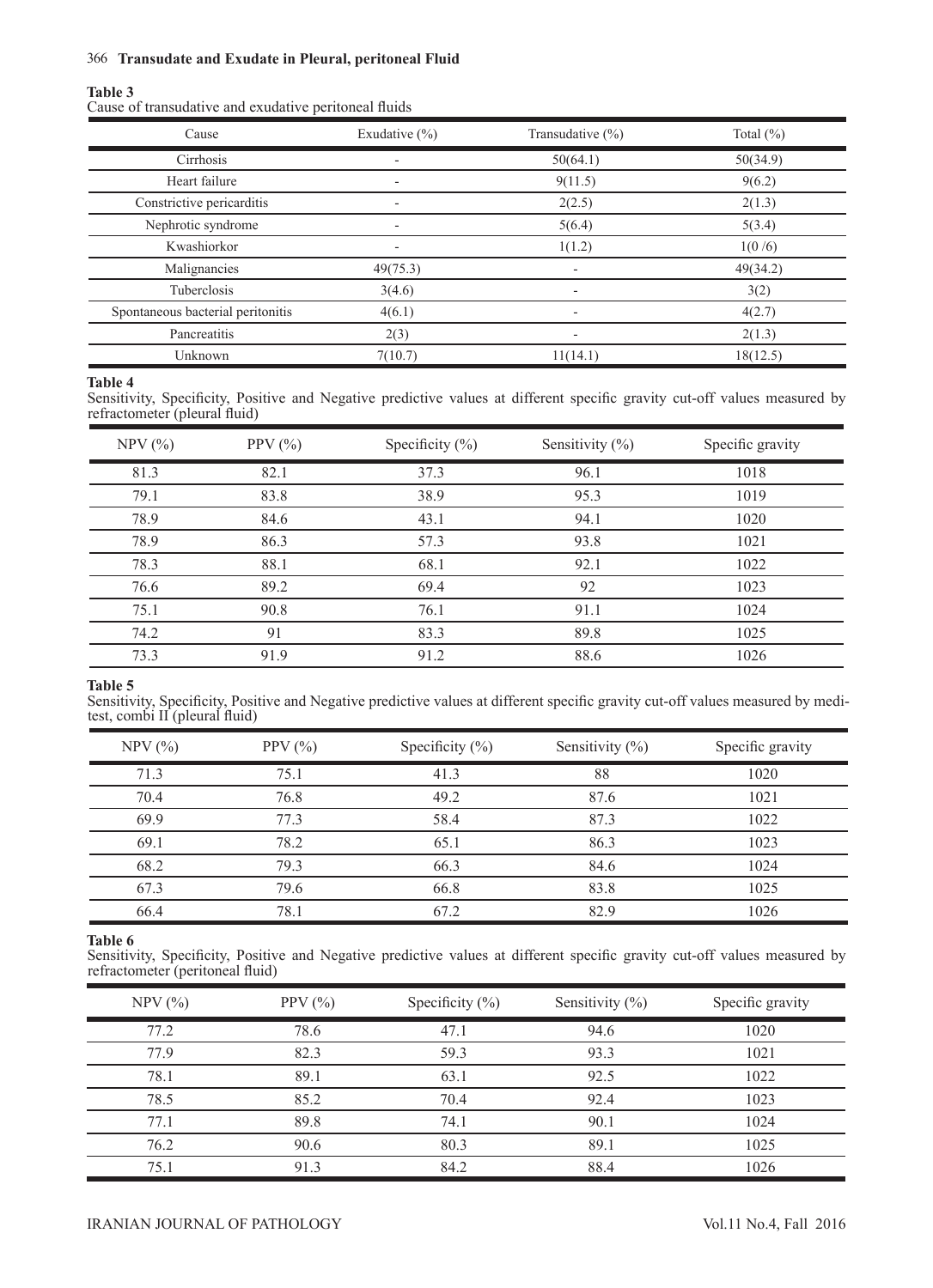NPV (%) PPV (%) Specificity (%) Sensitivity (%) Specific gravity 72.1 75.5 44.1 87.1 1020 71.7 75.2 49.6 86.6 1021 69.9 74.3 61.4 85.3 1022 67.1 69.2 63.1 84.3 1023 67.9 74.3 65.6 84.1 1024 66.9 76.6 66.3 82.6 1025 65.1 78.8 66.9 81.4 1026

**Table 7** Sensitivity, Specificity, Positive and Negative predictive values at different specific gravity cut-off values measured by meditest, combi II (peritoneal fluid)

di-test, combi II methods.

# **Discussion**

There are many causes of pleural and peritoneal effusion and correct diagnosis of the underlying disease is a major challenge for clinicians and essential to correct patient management. Separation of exudates from transudate remains a useful initial step in determining the cause of an effusion. A transuda result from an imbalance of starling forces ending to movement of fluid into the serosal spaces with little amount of proteins or other large molecules but exudative effusion results from serosal surface disease and is rich in protein, inflammatory cells and mediator (1-5).

The management of pleural and peritoneal effusion is still a difficult clinical problem and misclassifications were made resulting in patient enduring unnecessary investigation (6-9).

Some studies considered the CRP level of pleural liquid useful in differentiating transudate from exudates (19-21). The viscosity of the pleural liquid in exudative materials is higher than in transudative liquids. Measurement of viscosity for differentiation is recomended (22).

A combination of multiple parameters was used by Light et al in 1972. Lightś criteria with high sensitivity and specificity are used for differentiating exudates from transudate in pleural fluid (5-11, 20).

In peritoneal fluids, acceptable item is the gradient for albumin level serum to fluid for this differentiation, but evaluation of these analytes require time, equipment and measurement of multiple analyte that may not be accessible and due to delay in diagnosis, treatment and consequently increased mortality and morbidity (17- 21) .

In our study, we measured the fluid specific gravity (SG) with refractometer and dipstick medi-test, combi II. The refractive index and the specific gravity of liquids depended upon the total solid dissolved in the fluid .We have found that pleural and peritoneal specific gravity of the patients with transuda was significantly lower than of patient with exudative accumulation .

We compared our results in both methods with the most acceptable sensitive and specific light and gradient criteria. According to our study on specific gravity, pleural fluid in exudative effusion was significantly greater than to transude.

The cut-off level of 1022 for pleural effusion has sensitivity, specificity, PPV and NPV of 92.1%, 68.1%, 88.1% and 78.3% respectively. This cut-off point yielded the best results in differentiating exudates from transudates. Although specific gravity of 1018 has a good sensitivity (96.1%) but low specificity in this cut-off can elevate false positive results. In same cut-off level, 1022, which was measured by dipstick method had a low sensitivity of  $(87.3%)$ , specificity (58.4%), PPV (77.3%) and NPV (69.9%) which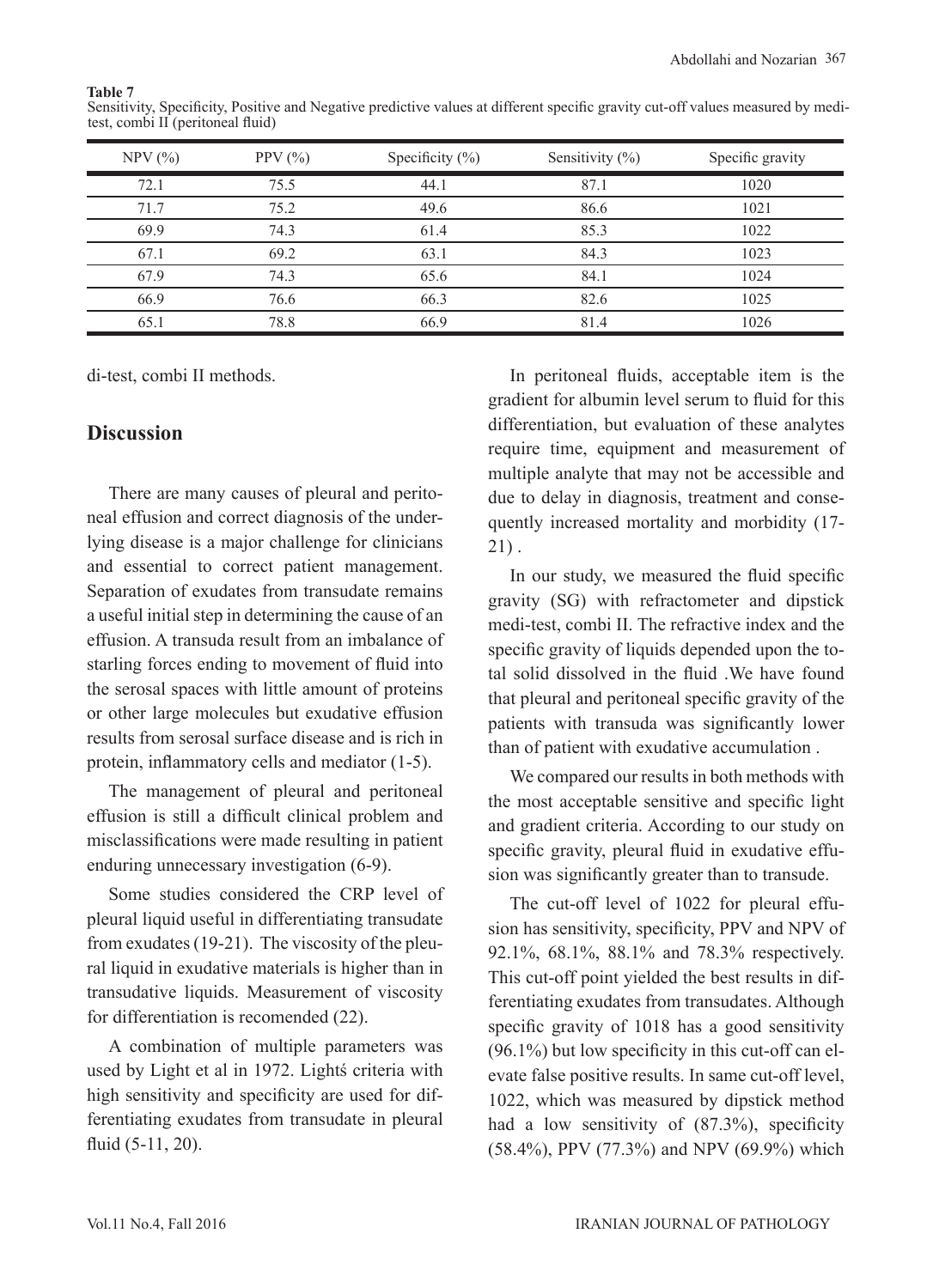#### 368 **Transudate and Exudate in Pleural, peritoneal Fluid**

are not acceptable in comparison with standard lights criteria. In addition, selecting cut-off 1018 with higher sensitivity in dipstick method due to less specificity is not recommended.

Regarding the evaluation of peritoneal fluid considering cut-off point of 1023 measured by refractometer has reliable sensitivity (92.4%), specificity (70.4), PPV (85.2%) and NPV (78.5%) in comparison with standard gradient method. However, as mentioned in pleural fluid specific gravity by dipstick method had no acceptable results and this modality is not recommended for distinguishing transudate from exudates in peritoneal and pleural fluids.

In this study, specific gravity of exudative effusion was higher than that of transudative effusion with high sensitivity, specificity, PPV, and NPV in comparison with standard methods. Regarding simplicity, costly and rapidity of this measurement may play a valuable role in the accurate and fast discrimination of serosal fluid.

Restrictions to the study include the low volume of samples and lack of body liquids including joint or pericardial liquids. Search engines provided very few links to similar studies and therefore a comparison was impossible. Therefore, a study with more samples is recommended in several centers with several body liquids.

### **Conclusion**

Differentiating transudate from exudates by measuring their special weights using refractometer will have acceptable sensitivity and specificity, and when rapidity is necessary or access to laboratory equipment is limited, this method could be used. Measuring the special weight by strip is an easy and quick method, but has lower specificity than refractometer. Moreover, there are different marks of strips and therefore this method is not recommended.

### **Acknowledgment**

Authors are thankful to Miss Akram Sarbiaei for her kind assistance in data collection.

### **Funding/Support**

This study was supported by a grant from the Deputy for Research of Tehran University of Medical Sciences, Tehran, Iran.

### **Conflict of Interest**

The authors declare that there is no conflict of interests.

### **References**

1. Yilmaz A, Tunaboyu IK, Akkaya E, Bayramgürler B. A comparative analysis of the biochemical parameters used to distinguish between pleural exudates and transudates. Respirology 2000;5(4):363-7.

2. Burgess LJ, Maritz FJ, Taljaard JJ. Comparative analysis of the biochemical parameters used to distinguish between pleural transudates and exudates. Chest 1995; 107(6):1604-9.

3. Jiménez Castro D, Díaz Nuevo G, Pérez-Rodríguez E. Comparative analysis of Light's criteria and other biochemical parameters to distinguish exudates from transudates. Rev Clin Esp 2002; 202(1):3-6.

4. Cullu N, Kalemci S, Karakaş O, Eser I, Yalçın F, Boyacı FN et al. Efficacy of CT in diagnosis of transudates and exudates in patients with pleural effusion. Diagn Interv Radiol 2014;20(2):116-20.

5. Khow-Ean N, Booraphun S, Aekphachaisawat N, Sawanyawisuth K. Adenosine deaminase activity level as a tool for diagnosing tuberculous pleural effusion. Southeast Asian J Trop Med Public Health 2013 4;44(4):655-9.

6. Kummerfeldt CE, Chiuzan CC, Huggins JT, Divietro ML, Nestor JE, Sahn SA,et al. Improving the predictive accuracy of identifying exudative effusions. Chest 2014 1;145(3):586-92.